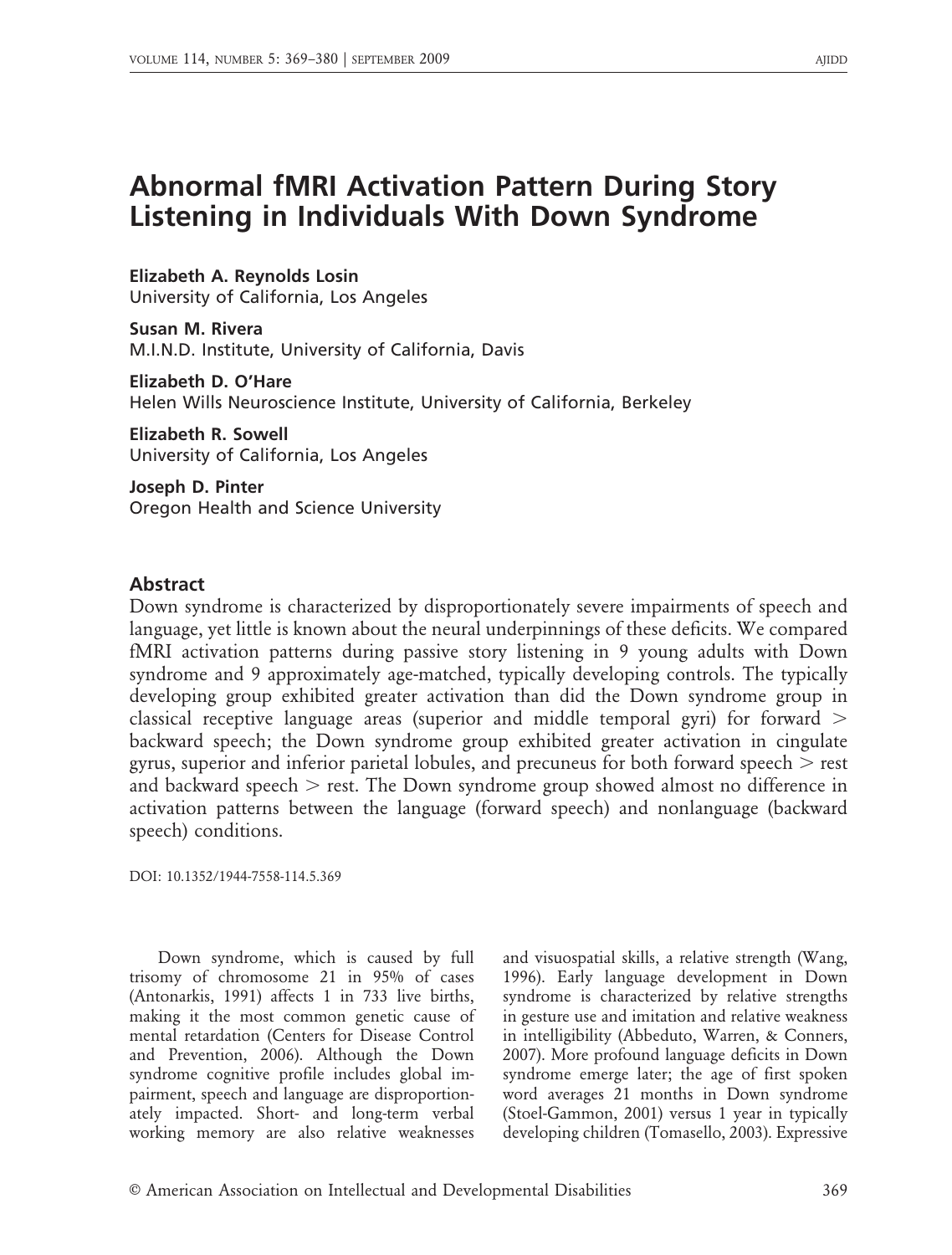vocabulary delays continue and often increase throughout development, whereas receptive vocabulary keeps pace with or exceeds nonverbal cognitive level (Abbeduto et al., 2007). In early adolescence, receptive and expressive syntax skills are poor relative to both nonverbal cognition and other areas of language such as receptive vocabulary (Abbeduto et al., 2007). Fortunately, there is growing evidence that expressive syntactic abilities improve in later adolescence, and these improvements continue into adulthood (Chapman, Hesketh, & Kistler, 2002).

Although language deficits in Down syndrome have been relatively well-characterized, little is known about their neural underpinnings. Dichotic listening and the measurement of mouth asymmetry during speech, techniques used to investigate hemispheric dominance for language processing, have not revealed consistent deviations from the typically developing pattern of left hemisphere language dominance. In several studies researchers have reported atypical left ear (right hemisphere) advantage in those with Down syndrome on dichotic listening tasks (Chua, Weeks, & Elliot, 1996), whereas others have found only those with relatively poorer language skills have a left ear advantage (Bunn, Walsh, Simon, Howarth, & Elliott, 2003). Still others found no evidence for a left ear advantage (Tannock, Kershner, & Oliver, 1984) or left mouth asymmetry (Heath & Elliott, 1999). Elliott, Weeks, and Chua (1994) suggested that individuals with Down syndrome may have a dissociated pattern of cerebral language lateralization, with left ear/right hemisphere specialization for speech sounds (receptive or auditory language processing), but left hemisphere lateralization for speechrelated movement. Thus, it remains unclear to what extent aberrant lateralization may underlie or reflect language deficits in Down syndrome.

Structural MRI studies comparing children and adults with Down syndrome and no dementia to typically developing control subjects have produced largely convergent findings of reduced overall brain volume, with disproportionate reduction of cerebellar and hippocampal volumes, relative enlargement of the parahippocampal gyrus, and increases in subcortical gray matter (Pinter, Brown, et al., 2001; Pinter, Eliez, Schmnitt, Capone, & Reiss, 2001; Raz et al., 1995). The *planum temporale* (the posterior– superior portion of the superior temporal gyrus), a region believed to be important in auditory

processing and language comprehension, has also been noted to be smaller in adults with Down syndrome (Frangou et al., 1997). In contrast, positron emission tomography (PET) studies in which investigators measured cerebral glucose metabolism in individuals with Down syndrome have been inconclusive; although some researchers studying adult samples have found deficient cerebral glucose metabolism in areas of brain involved in language processing in Down syndrome (Azari et al., 1994), others have found cerebral glucose metabolism comparable to (Schapiro et al., 1990) or higher than (in some brain areas) (Lengyel et al., 2006) that of age-matched controls.

Structural neuroimaging studies have, therefore, indicated possible neuroanatomical bases for the Down syndrome cognitive phenotype, but have yet to convincingly link these structural abnormalities to functional deficits (Frangou et al., 1997). Hundreds of functional MRI (fMRI) studies have been published in which researchers evaluated children and adults with various neurodevelopmental disorders, yet to our knowledge, there have been no published studies in which fMRI was employed in Down syndrome. In this study, we used fMRI to investigate whether individuals with Down syndrome exhibit aberrant language-related activation patterns compared to an approximately age-matched typically developing control group, during an easily performed passive story-listening task. Although the use of an age-matched control group results in Down syndrome status being confounded with mental age (MA), both brain development and amount of language experience are more similar when comparing groups matched on chronological age (CA) rather than MA. Furthermore, the growing literature on language-related fMRI activations throughout typical development may help disambiguate the causes of the between-group differences in the current study (Ahmad, Balsamo, Sachs, Xu, & Gaillard, 2003; Holland et al., 2007). Therefore, we believe that the comparison of agematched groups with and without Down syndrome will make a substantial contribution to current knowledge of the neural correlates of language deficits of individuals with Down syndrome, especially given the lack of any prior high-spatial resolution information on functional activations in the Down syndrome brain. Based on the documented language impairments, and structural and metabolic neural abnormalities in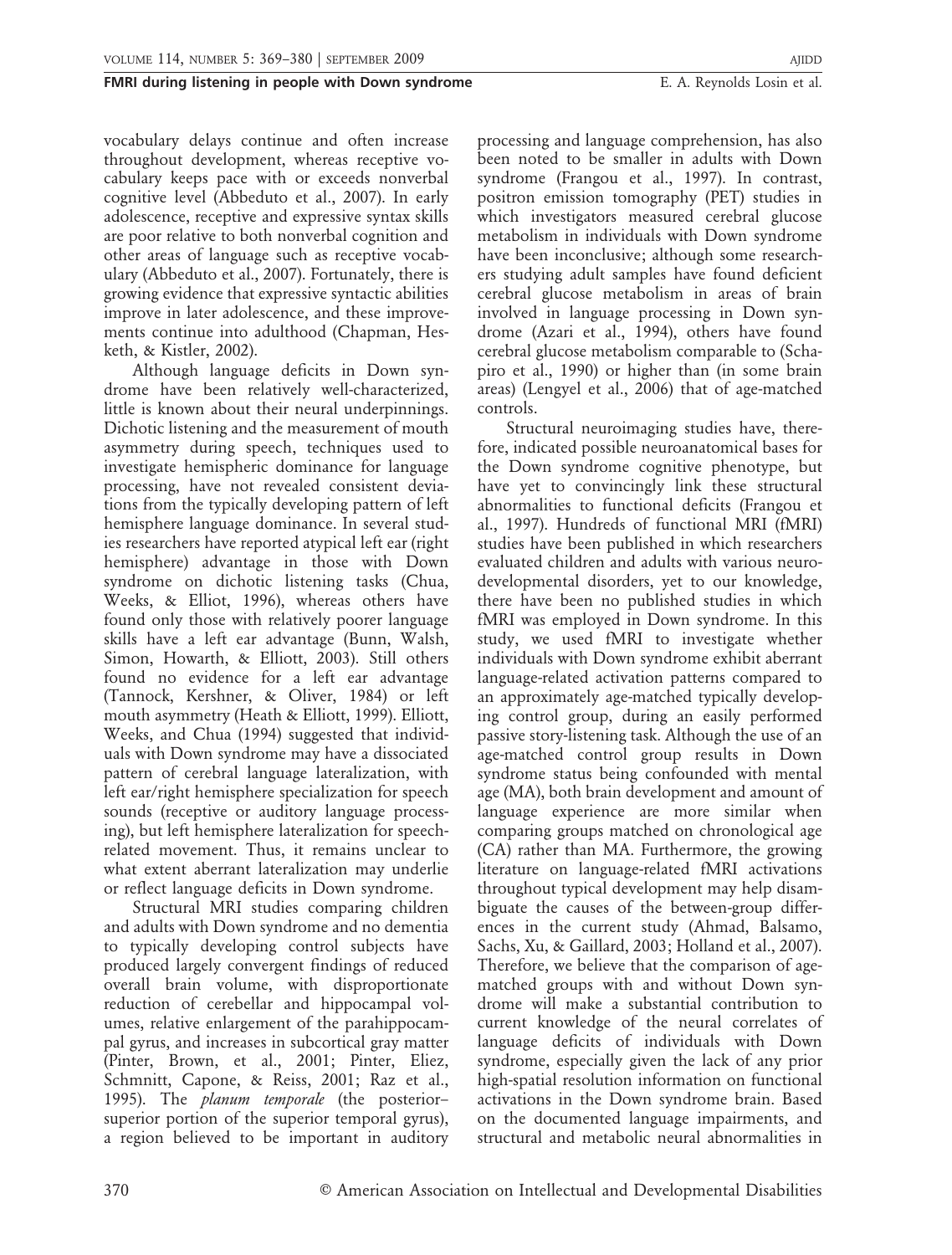Down syndrome, we expected that the Down syndrome group would have decreased magnitude and/or spatial extent of activations compared with the control group in receptive language regions during the story-listening task. Additionally, based on dichotic-listening studies (Chua et al., 1996), we expected that the predicted deficits in functional activations in the Down syndrome group might be greater in the left than right hemisphere, resulting in an abnormal rightdominant pattern of functional language lateralization.

# Method

# Participants

Nine individuals with Down syndrome (4 male, 5 female; mean age 22.0 years, range  $= 16.5$ to 26.6) and 9 typically developing comparison participants (5 male, 4 female; mean age 17.8 years, range  $= 12.6$  to 23.6) were studied. One participant in each group was left-handed; the remaining 8 were right-handed, according to parental and participant report. All participants with Down syndrome had characteristic facial features consistent with a diagnosis of Down syndrome, with parental report of karyotypeconfirmed full trisomy 21. All of them lived at home, were able to communicate verbally, and were able to follow study directions well. None of the typically developing participants had any cognitive, language, vision, or hearing concerns.

Participants with Down syndrome were recruited through UC Davis Institutional Review Board-approved advertisements and presentations by the fifth author to local parent groups. Typically developing participants were recruited through both advertisements and a database of local families interested in psychology research at UC Davis. All potential participants were screened by phone for Down syndrome diagnosis (including parent confirmation of karyotypeconfirmed full trisomy 21), handedness, adequate vision and hearing to read words on a computer screen and to follow spoken directions without glasses or hearing aids, minimum first-grade reading level by parent estimate, ability to stay still and follow directions, and any potential medical contraindications to having an MRI scan. Prior to scanning we explained the entire study to participants and parents, obtained written informed consent, written and/or oral assent of the minor or dependent participants, and completed MRI contraindication screening in accordance with the Imaging Research Center and Institutional Review Board of UC Davis.

# Prescan Training

Before each scan participants completed a practice version of the listening task as well as an overt picture-naming task using line drawings (Snodgrass & Vanderwart, 1980), from which behavioral data were obtained. In each case, stimuli were distinct from those used in the scanner. For younger participants and those expressing anxiety, we mailed an instructional child-oriented DVD created at the UC Davis M.I.N.D. Institute with information about having an MRI (Day, Bacalman, & Trepagnier, 2004). Participants judged to require additional preparation then practiced lying still in a mock scanner while listening to sounds of the various pulse sequences used in the experiment.

# Behavioral Language Assessment

All participants completed a picture-naming task in the scanner as a general measure of vocabulary and cognitive level. Ten sets of 8 picture stimuli (80 total images) were chosen from the original set of 260 Snodgrass-Vanderwart (1980) unambiguous line drawings of common objects. The 80 items selected were chosen for being clearly recognizable by the authors and limited to those with intended name of only one or two syllables to allow adequate time for participants to identify and speak the name within the 2-s period for which each stimulus was presented via a standard rear-projection system and a head-coil-mounted mirror. After each series of 8 pictures was presented, participants were then shown 8 pixellated images of the same line drawings for 2 s each. This control task was designed to allow subtraction of nonlanguage, visually related activations during fMRI analysis. Due to excessive participant motion when speaking during this task, however, only behavioral data could be analyzed. Preceding each block of pictures or pixellated images, participants viewed either ''Name Out Loud'' or ''Just Look,'' each for 2 s. Total task time was 6 min, 8 s. Audio files were recorded and scored by one of the authors for each item as to whether the spoken word was an exact or a within-category match for the intended name of the picture. Examples of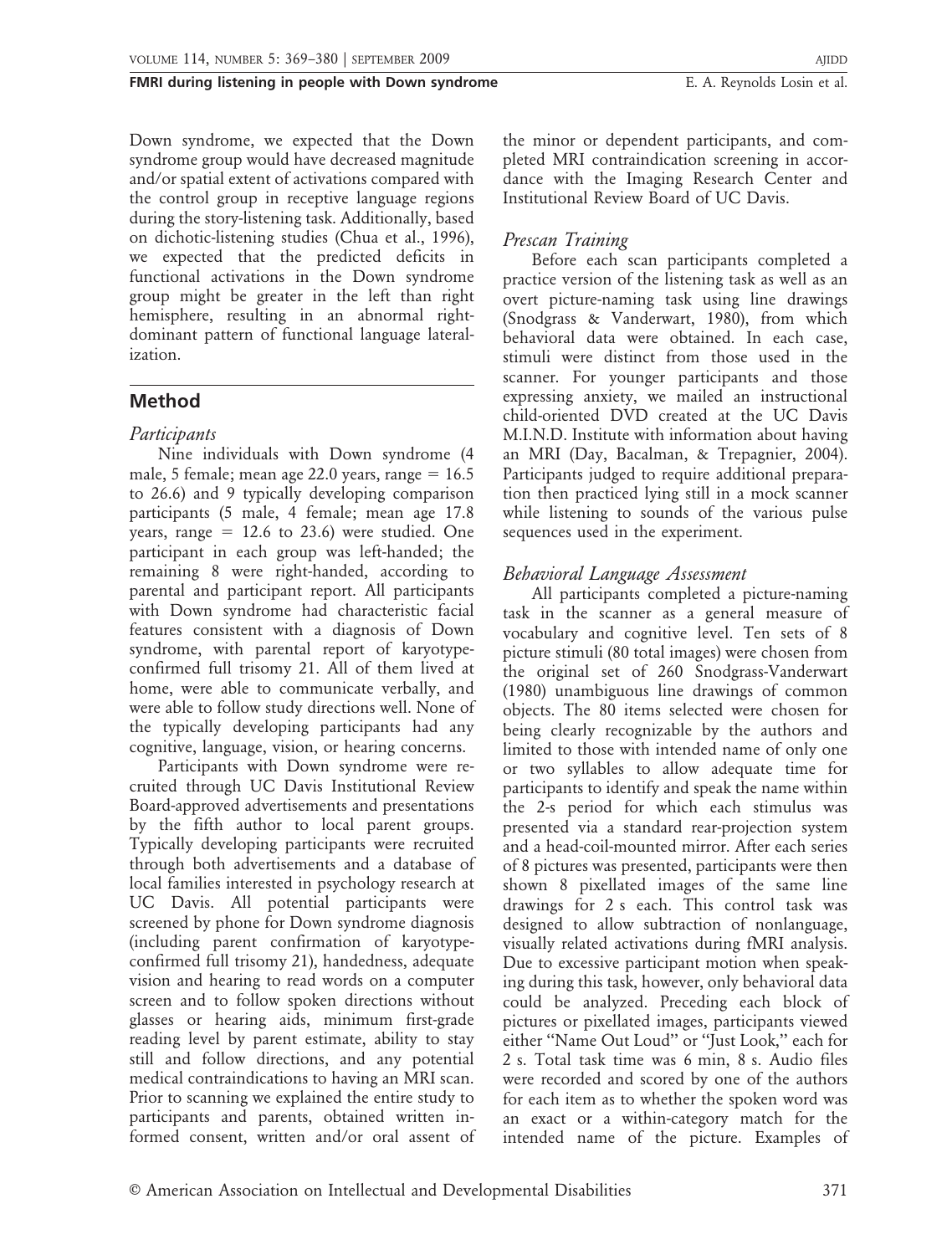within-category matches for pictures with intended names of *boot* and *ant* would be *shoe* and *bug*, respectively. We calculated the mean percentage correct and range of scores for each group for both exact and within-category matches and then used one-tailed  $t$  tests to compare the groups' performances.

# Story-Listening Task Development and Presentation

The fMRI task was created using Presentation<sup>®</sup> software (Neurobehavioral Systems, Inc., Albany, CA) on a PC computer. During imaging, participants wore MRI-compatible headphones (MR Confon, Magdeburg, Germany), through which we presented a passive story-listening task consisting of ten 20-s blocks of a female voice reading a novel children's story (written by the fifth author), alternating with ten 20-s blocks of the same passages played backward as the comparison condition, intended as a control for nonlanguage aspects of story stimuli. The children's story was written to always include full sentences of equal length during each block and to be very simple, as reflected by the Flesch-Kincaid grade level (an approximation of number of years of education required to read the text) of 2.6, calculated by the formula (0.39  $\times$  average words per sentence) +  $11.8 \times$  average syllables per word) - 15.59 (Kincaid, Fishburne, Rogers, & Chissom, 1975) by use of an online calculator (Child, 2008). A similar task has been used in a number of other studies and has been shown to produce reliable activations in classical receptive language areas (Harrington, Buonocore, & Farias, 2006). In order to decrease attempts to decipher the backward speech, we applied a 100– 1600 MHz Butterworth bandpass filter to these passages, reducing the prominence of fricatives and harsh consonants. We performed speech recording and manipulation using Adobe Audition 2.0 software (Adobe Systems, Inc., San Jose, CA). Between the forward and backward speech blocks, participants viewed ''Listen to the Story'' (preceding blocks of forward speech) or ''Rest'' (preceding blocks of backward speech), each for 2 s, via a standard rear-projection system and a head-coil-mounted mirror. Immediately after scanning, participants' responses to several comprehension questions (e.g.,''What was the boy's name?" "What kind of pet did the boy have?" and ''What did the dog do?'') were obtained in

order to confirm that they had been able to hear and attended to the task.

# fMRI Image Acquisition

The fMRI data were collected on a 3T Siemens Trio scanner using a Siemens 8 channel phase array head coil (Siemens Medical Solutions, Erlangen, Germany). During scanning each participant's head was packed into the head coil snugly using foam padding in order to minimize head movement. Thirty-four interleaved axial images (4 mm thick) covering the entire brain were acquired parallel to the anterior commissure–posterior commissure line with a T2-weighted fast gradient echoplanar imaging (EPI) sequence with the following parameters:  $TR =$ 2000 ms, TE = 25 ms, flip angle =  $90^{\circ}$ , field of view = 220 mm, voxel size =  $3.4 \times 3.4 \times$ 4.0 mm, and total scan time of 7 min, 28 s. To aid in anatomic localization of functional data, we acquired a magnetization-prepared rapid gradient echo (MPRAGE) scan in the same scan session with the following parameters:  $TR = 200$  ms, TE  $=$  3.49 ms, flip angle  $=$  12°, field of view  $=$ 220 mm, 176 slices (1 mm thick), voxel size  $= 0.9$  $\times$  0.9  $\times$  1.0 mm, and total scan time of 4 min, 42 s.

# fMRI Analysis

Functional MRI data were analyzed using the FMRIB software library (FSL) (Release 4.1, Copyright 2008, the University of Oxford, http://www.fmrib.ox.ac.uk/fsl/) (Smith et al., 2004). We preprocessed the functional time-series data from each participant using several steps, including slice timing correction, motion parameter estimation, and correction using FMRIB's motion correction linear registration tool (MCFLIRT) (Jenkinson, Bannister, Brady, & Smith, 2002), application of a high-pass filter with a cutoff of 84 s, and spatial smoothing with a 6 mm Gaussian smoothing kernel. Subsequent to motion parameter estimation, any images that exceeded 2 mm of movement were removed (typically developing  $= 26$  volumes removed from 1 participant, Down syndrome  $= 262$ volumes removed from a total of 4 participants). The groups did not differ significantly in number of volumes, with over 2 mm of head movement,  $t(16) = -1.59$ ,  $p = .133$  (two-tailed), suggesting that the groups did not differ significantly on their head motion. All participants included in the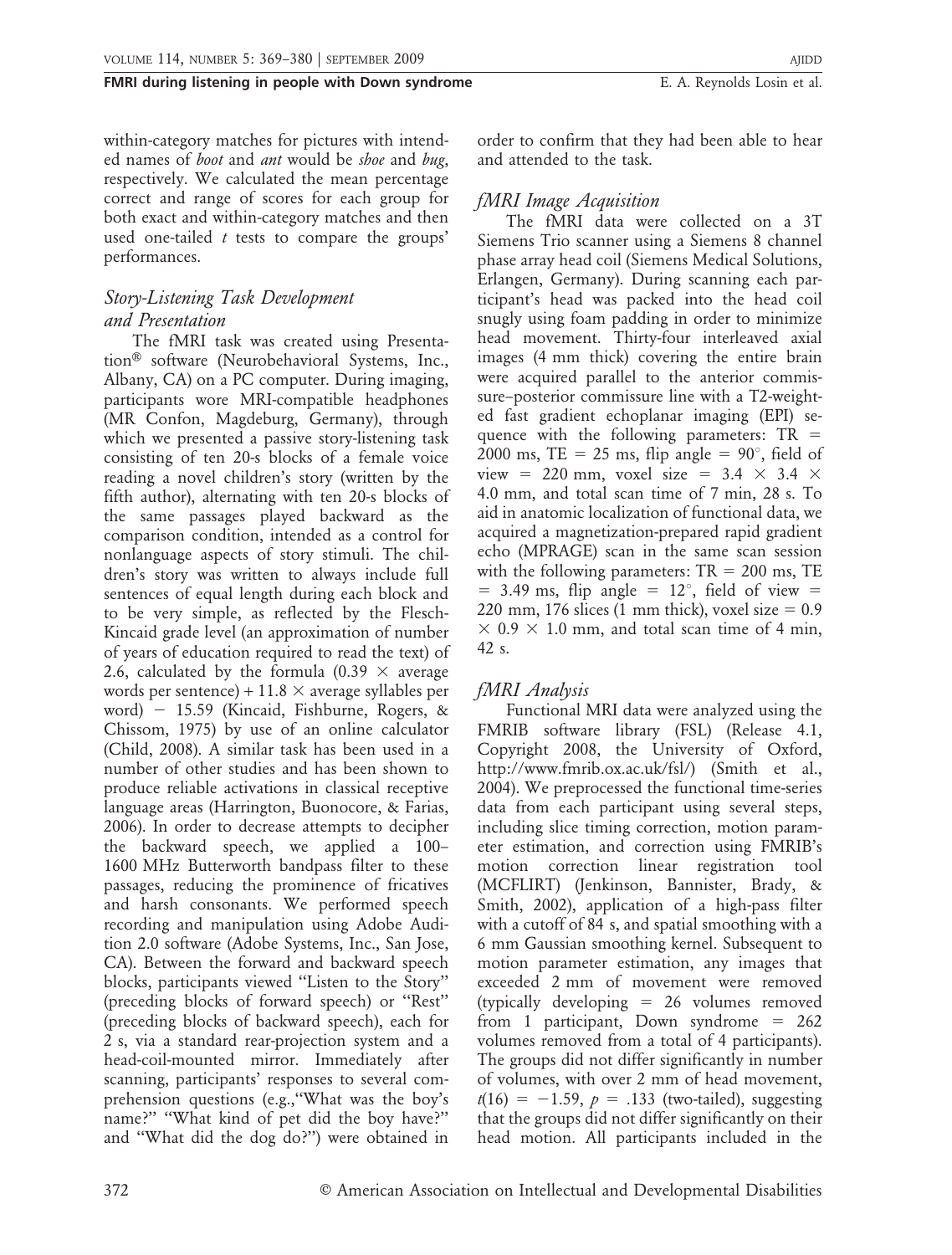analysis retained at least 40 volumes of each condition (forward and backward speech) after motion correction, and major activation patterns were qualitatively unchanged by the motion correction procedure.

We conducted statistical analysis of the blood oxygen level dependant (BOLD) signal differences between the forward and backward speech condition for each participant using FMRIB's improved linear model (FILM), which uses the general linear model with voxel prewhitening to correct for time-series autocorrelation. The results of the single-subject analysis were used to create Zstatistic images of whole-brain activation with a cluster threshold of  $Z > 1.7$  and a corrected cluster threshold of  $p < .05$ . We registered each participant's low resolution functional data to his or her own high resolution structural image using a 6 parameter transformation, which we then registered to a standard image (Montreal Neurological Institute 152 template, MNI152) using a 12 parameter transformation.

Higher level analyses were carried out using FMRIB's local analysis of mixed effects (FLAME). We averaged differences in functional activity between the forward and backward speech condition for the Down syndrome and the typically developing groups; the resulting Z-statistic images were generated with a cluster threshold of  $Z > 1.7$ and a corrected cluster threshold of  $p < .05$ . Both within- and between-group comparisons in these analyses were one-tailed. We used linear regression analyses to investigate the effects of age on activation because of a significant age difference between groups,  $t(16) = 2.42$ ,  $p = .03$ ; however, virtually no age-related activations were found in either group.

Three contrasts of interest were examined in single-subject and higher level analyses: forward speech  $>$  rest, backward speech  $>$  rest, and forward speech  $>$  backward speech. The forward speech  $>$  rest contrast was intended to identify all activations related to receptive language processing, which typically includes large areas of leftbiased bilateral activations in superior and middle temporal gyri as well as smaller foci of activation in frontal, parietal, and cerebellar cortices in some tasks. The backward speech  $>$  rest contrast was intended to target nonlanguage-specific aspects of receptive language processing, such as auditory processing, that are typically associated with activations in primary auditory cortex (superior temporal gyrus) that are not left-lateralized. Finally, the forward speech  $>$  backward speech contrast was intended to isolate the languagespecific aspects of receptive language processing, typically left-lateralized areas of superior temporal gyrus extending beyond primary auditory cortex (Ahmad et al., 2003; Harrington et al., 2006)

### Results

### Behavioral Measures

All participants were able to recall story details immediately after scanning, indicating a basic level of task compliance and comprehension for all participants. One with Down syndrome was unable to answer any questions about the story on the first scan attempt but admitted to falling asleep, so no behavioral or fMRI data were used from that scan session. A repeat scan was scheduled when she was well-rested, and she had no difficulty answering basic questions regarding the story. Visual monitoring of participants during scanning by the fifth author in all cases except for this one revealed that all participants were awake and alert throughout the task and displayed minimal movement.

Behavioral data from the picture-naming tasks were obtained for all typically developing participants and for 7 of 9 participants with Down syndrome. Of the 2 participants for whom no auditory data were obtained, one was due to failure of recording equipment for a participant who was visually observed participating very well on the task. Although the other participant did provide spoken responses to each picture stimulus presented, because he had articulation problems we were unable to understand his speech for analysis. We were not able to reschedule either of these participants for a repeat scan. Mean percentage of exact matches for the typically developing group was 89.3 (range  $= 80.8$  to 95.0) and for the Down syndrome group, 81.1 (range  $= 62.2$  to 93.1). Mean percentage of within-category matches for the typically developing group was 99.9 (range  $= 98.7$  to 100), and for the Down syndrome group, 98.1 (range  $= 91.9$  to 100). Scores for both exact matches,  $t(14) = -1.89$ ,  $p = .04$ , and withincategory matches,  $t(14) = -1.78$ ,  $p = .05$ , were significantly lower in the Down syndrome group.

# fMRI Results

The Montreal Neurological Institute (MNI) coordinates and anatomic locations of maximum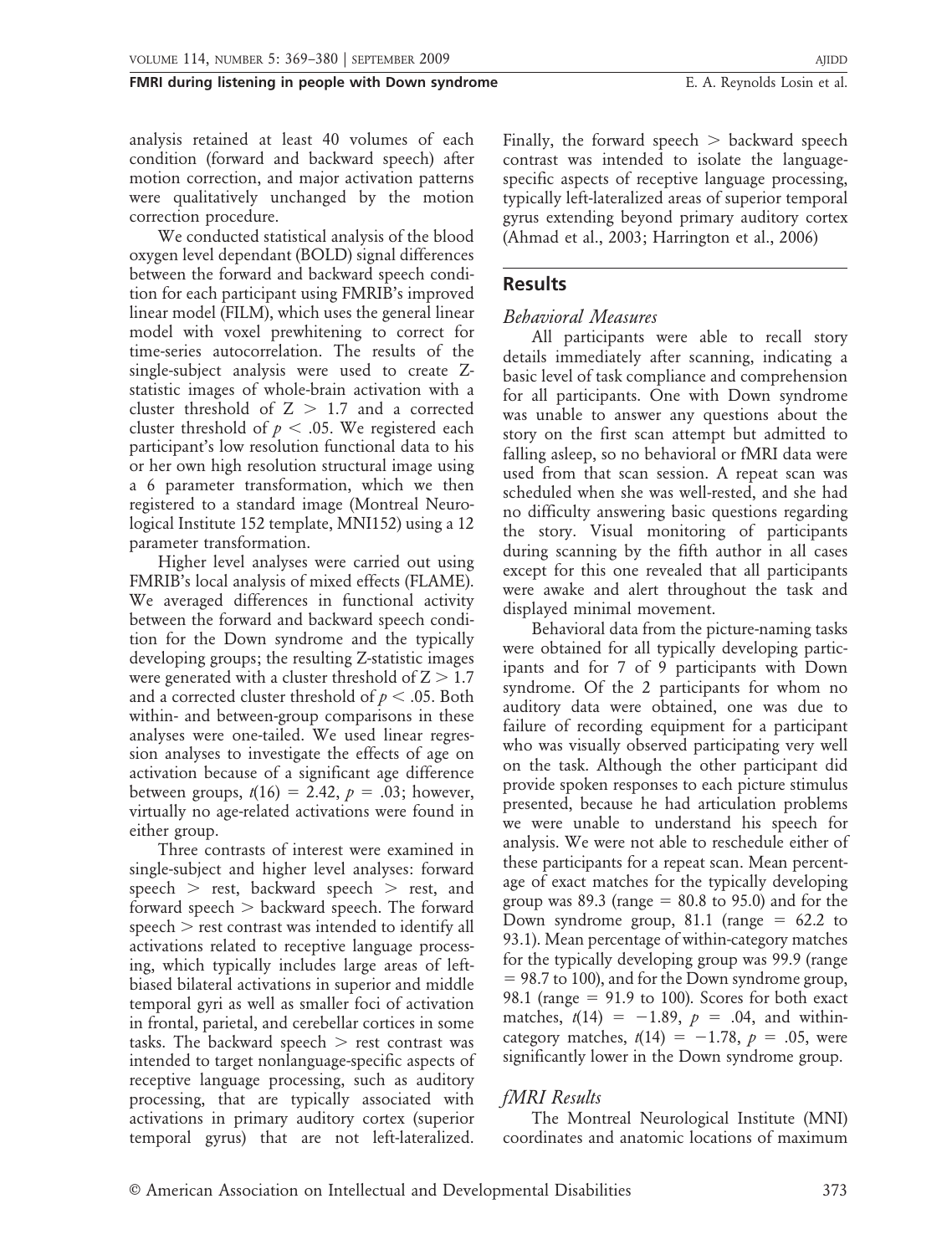Z values within each significant cluster for each group's average and group comparison statistical maps are listed in Table 1. In order to examine all activations underlying significant between-group differences, we did not correct within-group statistical maps for multiple comparisons. Note that major clusters of BOLD activation in the typically developing group forward speech . backward speech contrast did survive correction for multiple comparisons (Figure 1c) while statistical activity in the other within-group contrasts presented in Figure 1 (forward speech  $>$  rest and

|  | Table 1. Montreal Neurological Institute (MNI) Coordinates, Anatomic Locations, and Volume |  |  |  |
|--|--------------------------------------------------------------------------------------------|--|--|--|
|  | in Voxels of Significant Clusters of BOLD Activation During Listening by Group             |  |  |  |

| Anatomic location of maximum Z value within |                | <b>MNI</b> coordinates |             |           |        |
|---------------------------------------------|----------------|------------------------|-------------|-----------|--------|
| each significant $(Z > 1.7)$ cluster        | X              | Υ                      | Ζ           | Max Z     | Voxels |
| TD <sup>a</sup> group average               |                |                        |             |           |        |
| Forward $>$ rest <sup>b</sup>               |                |                        |             |           |        |
| Left superior temporal gyrus                | $-50$          | $-18$                  | 4           | 5.55      | 6579   |
| Right superior temporal gyrus               | 54             | $-24$                  | $\mathbf 0$ | 5.01      | 5431   |
| Left superior frontal gyrus                 | $-6$           | 10                     | 68          | 3.75      | 1859   |
| Backward $>$ rest <sup>b</sup>              |                |                        |             |           |        |
| Right middle temporal gyrus                 | 66             | $-18$                  | $-10$       | 4.36      | 3832   |
| Left superior temporal gyrus                | $-50$          | $-18$                  | 6           | 4.91      | 3056   |
| Left superior frontal gyrus                 | $-10$          | 20                     | 62          | 3.31      | 1113   |
| Forward $>$ backward                        |                |                        |             |           |        |
| Left middle temporal gyrus                  | $-50$          | 12                     | $-22$       | $6.53***$ | 21686  |
| DS <sup>c</sup> group average               |                |                        |             |           |        |
| Forward $>$ backward <sup>b</sup>           |                |                        |             |           |        |
| Left superior temporal gyrus                | $-46$          | 16                     | $-28$       | 2.07      | 103    |
| Left middle temporal gyrus                  | $-52$          | $-12$                  | $-16$       | 2.28      | 102    |
| Left middle frontal gyrus                   | $-56$          | 10                     | 38          | 1.96      | 30     |
| Forward $>$ rest <sup>b</sup>               |                |                        |             |           |        |
| Left middle temporal gyrus                  | $-58$          | 4                      | $-14$       | 3.79      | 2706   |
| Right medial frontal gyrus                  | 4              | 48                     | $-8$        | 3.24      | 2282   |
| Left superior temporal gyrus                | $-40$          | 14                     | $-38$       | 2.97      | 615    |
| Backward $>$ rest <sup>b</sup>              |                |                        |             |           |        |
| Left medial frontal gyrus                   | $-2$           | 50                     | $-8$        | 3.27      | 2825   |
| Left superior temporal gyrus                | $-54$          | $\mathbf 0$            | $-6$        | 3.9       | 2205   |
| Right superior temporal gyrus               | 48             | $-2$                   | $-8$        | 3.09      | 1288   |
| TD > DS                                     |                |                        |             |           |        |
| Forward $>$ backward                        |                |                        |             |           |        |
| Right middle temporal gyrus                 | 52             | $-30$                  | $\pmb{0}$   | $5.21**$  | 4629   |
| DS > TD                                     |                |                        |             |           |        |
| Forward $>$ rest                            |                |                        |             |           |        |
| Right precuneus                             | 16             | $-64$                  | 50          | 3.84      | 11643  |
| Backward $>$ rest                           |                |                        |             |           |        |
| Right precuneus                             | $\overline{4}$ | $-72$                  | 50          | $3.72*$   | 15787  |

"Typically developing. "Activation only significant at  $p < .05$  uncorrected for multiple comparisons. For each of these contrasts, the three clusters with lowest  $p$  values are displayed. *'Down syndrome.* \*p < .05. \*\*p < .01. \*\*\*p < .001.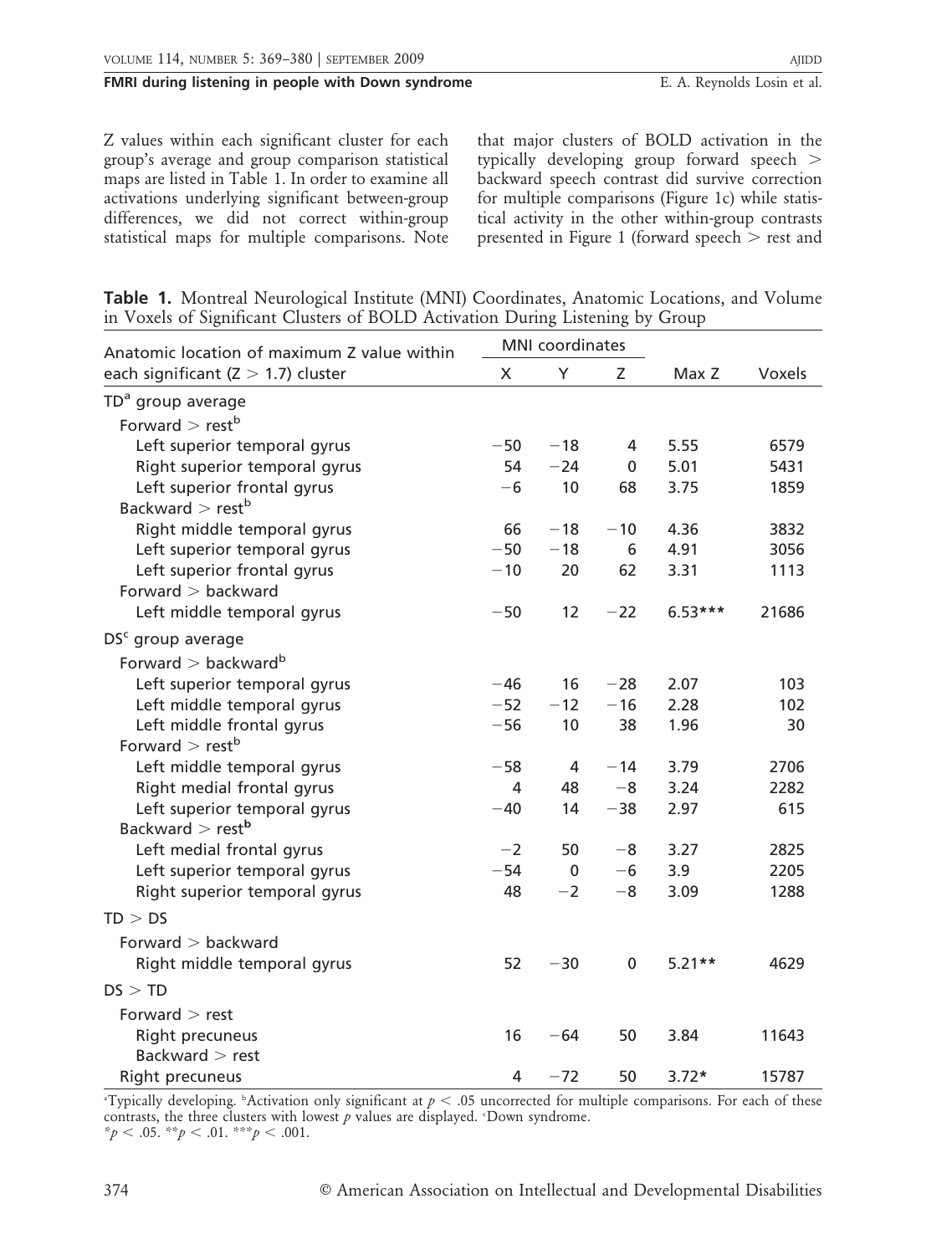

**Figure 1.** Statistical maps of significant clusters of fMRI BOLD activation for typically developing and Down syndrome within-group averages for forward speech  $>$  rest (top row, a and d), backward speech  $>$ rest (middle row, b and e), and forward speech  $>$  backward speech (bottom row, c and f) contrasts. Functional activations are displayed on axial slices of the Montreal Neurological Institute (MNI) 152 brain. Activations shown in the typically developing group average for the forward speech  $>$  backward speech contrast (c) have a threshold of  $Z > 1.7$  for clusters and a cluster threshold of  $p < .05$  after correction for multiple comparisons. All other contrasts have a threshold of  $Z > 1.7$  for clusters and are not corrected for multiple comparisons (indicated by an asterisk [\*] in order to show potential subthreshold effects.

backward speech  $>$  rest for both groups, and forward speech  $>$  backward speech for the Down syndrome group) did not; see Figure 1a, 1b, and 1d–1f for uncorrected statistical maps of these contrasts. Statistical maps of between-group comparisons described were all corrected for multiple comparisons with a corrected cluster threshold of  $p < .05$ .

### Typically Developing Within-Group Analysis

The typically developing group exhibited BOLD activation in the forward speech  $\ge$  rest contrast in bilateral temporal pole, bilateral superior and middle temporal gyri, left inferior frontal gyrus (BA 47), left angular gyrus, and right posterior lobe of the cerebellum (Figure 1a). The backward speech  $>$  rest contrast again revealed bitemporal activation, but this was greatly reduced compared to the forward speech  $>$  rest contrast, especially in more anterior temporal areas. Additionally, the left inferior frontal activation was virtually absent, and right cerebellar activation was completely absent (Figure 1b). BOLD activation was greater during forward speech than backward speech (Figure 1c) bilaterally in middle and superior temporal gyri surrounding the superior temporal sulcus (BA 38 and 21), extending from the temporal pole posterior into the angular gyrus and inferior parietal lobule. Significant clusters of activation were also present bilaterally in the superior cerebellum, right posterior cerebellum, bilaterally in the parahippocampal gyrus, and in the left precentral gyrus.

### Down Syndrome Within-Group Analysis

The Down syndrome group exhibited BOLD activation in the forward speech  $>$  rest contrast (Figure 1d) in left temporal pole, bilateral inferior and superior temporal gyri, left middle temporal gyrus, left angular gyrus, right fusiform gyrus, left parahippocampal gyrus, and left anterior cerebellum. Additionally, prominent clusters of activation were present in bilateral superior and inferior parietal lobule and precuneus, and bilateral anterior and posterior cingulate gyrus, all quite distinct from the pattern seen in the typically developing group for the backward speech  $>$  rest contrast (Figure 1e). A virtually identical activation pattern to the forward speech  $>$  rest contrast was seen in the backward speech  $>$  rest contrast. In the forward speech  $>$  backward speech contrast (Figure 1f), only small clusters of BOLD activation were present in left temporal pole, bilateral middle temporal gyrus (left predominant), left superior temporal gyrus, left orbitofrontal cortex, bilateral postcentral gyrus, and left middle frontal gyrus (BA9).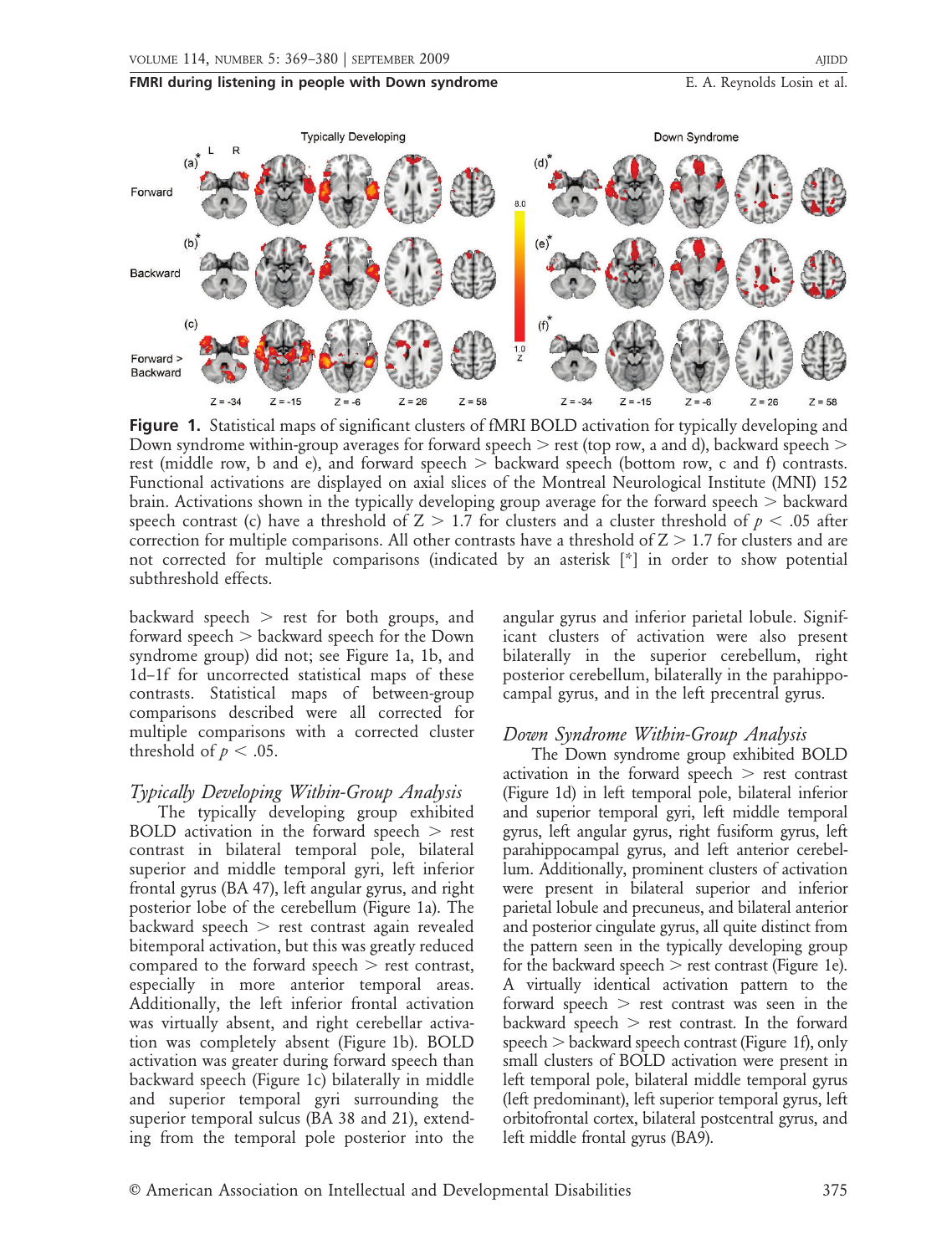### Between-Group Analysis

The typically developing group exhibited significantly larger magnitude activations than the Down syndrome group in the right superior and middle temporal gyri extending from the temporal pole to the angular gyrus in the forward speech  $>$  backward speech contrast (Figure 2a). The typically developing group did not have any areas of greater activation than did the Down syndrome group for either the forward speech  $>$ rest or backward speech  $>$  rest contrasts at the  $p$   $<$ .05 corrected threshold.

The Down syndrome group did not have any activation that was greater magnitude than that of the typically developing group in the forward speech  $>$  backward speech contrast at the  $p < .05$ corrected threshold. The Down syndrome group had greater magnitude activations than did the typically developing group in the forward speech  $>$  rest contrast (Figure 2b) in a cluster in the superior parietal lobule and precuneus regions bilaterally that was borderline significant,  $p =$ .053, after correction for multiple comparisons.



Figure 2. Statistical maps of significant clusters of fMRI BOLD activation for intergroup comparisons, displayed on axial slices of the Montreal Neurological Institute (MNI) 152 brain. (a) Typically developing  $>$  Down syndrome, forward speech  $>$  backward speech contrast. (b, c) Down syndrome  $>$  typically developing, (b) forward speech  $>$  rest and (c) backward speech  $>$  rest. Activations shown have a threshold of  $Z > 1.7$  for clusters, and a cluster threshold of  $p < .05$  after correction for multiple comparisons except for the cluster shown in the forward speech  $>$  rest contrast (b), which was marginally significant,  $p =$ .053.

This group had greater activation than did the typically developing group in the backward speech  $>$  rest contrast (Figure 2c) in the right inferior temporal gyrus, right parahippocampal gyrus, right fusiform gyrus, bilateral anterior and posterior cingulate, bilateral inferior and superior parietal lobules, and bilateral precuneus.

### **Discussion**

In this study, individuals with Down syndrome exhibited differences in BOLD activation patterns compared to a typically developing group during an fMRI story-listening task. Consistent with our predictions, these differences included a significantly lower magnitude of temporal activations when the groups were directly compared. Although the typically developing group showed greater activation in temporal language regions to forward than backward speech, in contrast, the Down syndrome group showed virtually identical activation patterns during these two conditions (Figure 1d and 1e). This finding is confirmed by the presence of very few significant group effects for the forward speech  $>$  backward speech contrast even without using correction for multiple comparisons (Figure 1f). Finally, when compared directly, the Down syndrome group exhibited greater activation than did the typically developing group in the anterior and posterior cingulate gyrus in the forward speech  $>$  rest contrast (Figure 2b) as well as in the bilateral superior and inferior parietal lobule and bilateral precuneus in both the forward speech  $>$  rest and backward speech  $>$  rest contrasts (Figure 2b–c). Although the activation pattern in the Down syndrome group forward speech  $>$  rest and forward speech  $>$  backward speech contrasts was clearly different than that seen in our typically developing controls and that of typically developing groups reported in the literature, our data provide no direct evidence, based on qualitative image assessment, of aberrant right hemisphere language lateralization in the Down syndrome group, as has been suggested by some dichotic listening researchers (Bunn et al., 2003; Chua et al., 1996).

In previous structural (MRI) and functional (PET) imaging studies, researchers have found evidence for reduced volumes (Pinter, Brown, et al., 2001; Pinter, Eliez, et al., 2001; Raz et al., 1995) or aberrant cerebral glucose metabolism (Lengyel et al., 2006) in the brains of individuals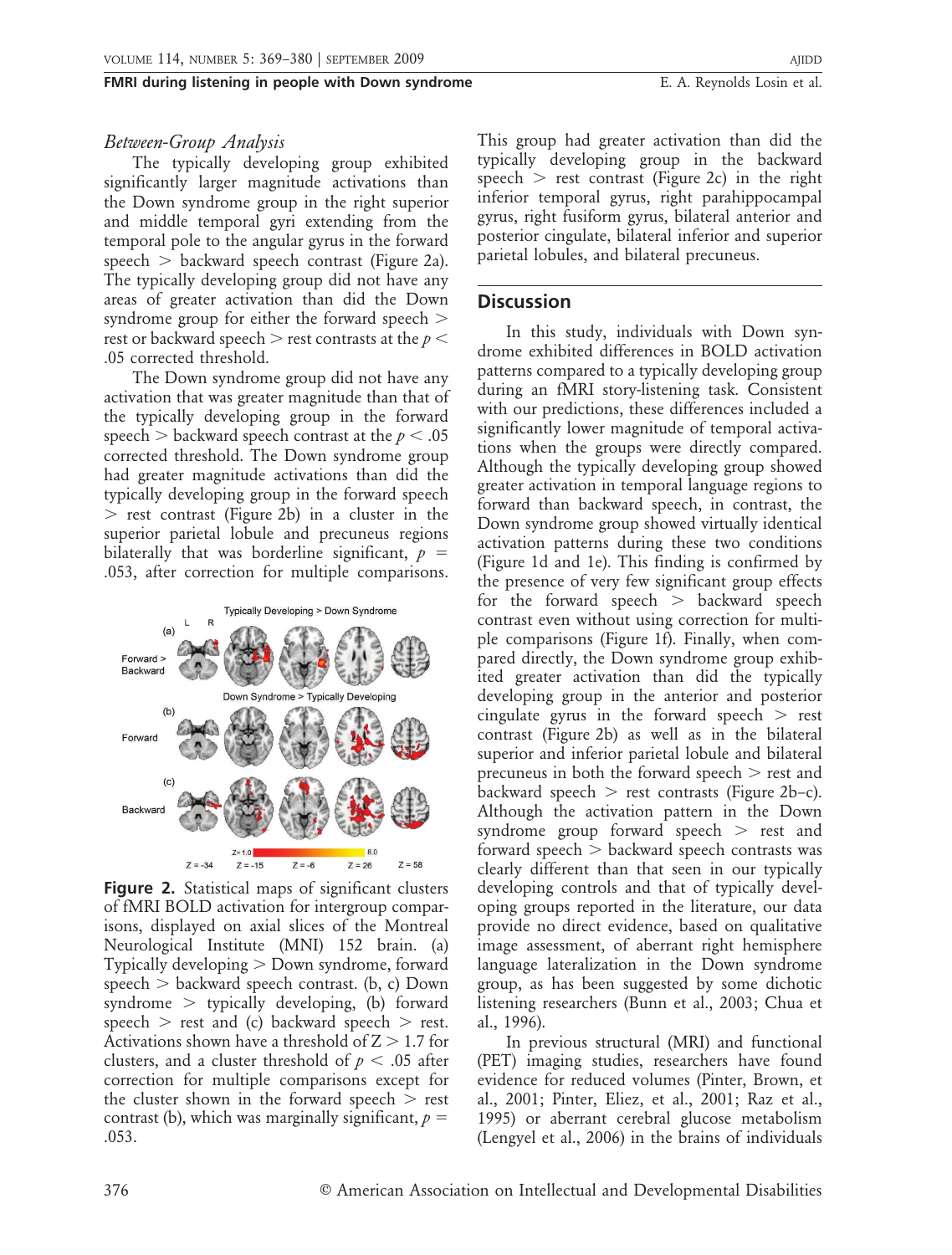with Down syndrome, including in classical receptive language areas (Azari et al., 1994; Frangou et al., 1997). Thus, the reduced activations in the Down syndrome group in the superior and middle temporal gyrus during forward speech listening compared to the typically developing group may reflect deficits in connectivity or cellular brain function, which in turn may contribute to their behavioral language deficits.

It is particularly interesting that, in contrast to the typically developing group who showed clear and significant differences in both the magnitude and spatial extent of activations between forward and backward speech listening compared to rest (Figure 1c), participants with Down syndrome showed almost no difference in activation patterns between the language (forward speech) and nonlanguage (backward speech) conditions (Figure 1f). Highly congruent activations in superior and middle temporal gyri during these two conditions in the Down syndrome group suggests that rather than simply having reduced functional activity in receptive language regions, the brains of individuals with Down syndrome may be failing to discriminately activate distinct brain networks to process speech (forward) and nonspeech (backward) sounds typically.

Although the Down syndrome group did exhibit some activation in classical receptive language areas at the  $p < .05$  uncorrected threshold in forward speech  $>$  rest (Figure 1a) and backward speech  $>$  rest (Figure 1b) contrasts, they also exhibited activations in additional areas not seen in the typically developing group. These unique regions of activation are evident both in the within-group averages (Figure 1) and in the intergroup comparisons (Figure 2), including bilateral anterior and posterior cingulate gyrus and bilateral superior parietal lobule and precuneus. The cingulate cortex is known to play an important role in attention (Sarter, Gehring, & Kozak, 2006). Increased cingulate activations in the Down syndrome group could represent a greater attentional requirement to stay focused on the task, given that it may have been more difficult for them as compared with typically developing subjects. Although our story was written at a very basic level and Down syndrome and typically developing participants performed equally well on simple comprehension questions, it is possible that a more sensitive measure would have revealed poorer comprehension, presumably

reflecting greater task difficulty, for the Down syndrome group. Their behavioral performance on the picture-naming task (mean percentage of exact matches) was 81.1, which was significantly lower than the typically developing group mean of 89.3, but fell roughly between typical 6-year-old (72.15) and 8- to 10-year-old (83.65) children's mean performance on normative studies using the full picture set from which the stimuli used in this study were taken (Cycowicz, Friedman, Rothstein, & Snodgress, 1997), indicating at least that the story was written at an appropriate cognitive/age level. Future studies are required for evaluation of whether higher magnitude cingulate activations in Down syndrome (compared with typical development) accompany nonlanguage cognitive tasks as well and whether they are related to task difficulty.

The parietal activations uniquely observed in the Down syndrome group are also intriguing because previous volumetric MRI data have revealed relative preservation of parietal lobe gray matter in Down syndrome (Pinter, Eliez, et al., 2001). Furthermore, both imaging and lesionbased studies have shown the parietal lobes, especially the superior parietal lobule, to be heavily involved in visuospatial processing and visual attention (for a review see Husain & Nachev, 2007) areas of relative strength in Down syndrome (Wang, 1996). It is possible that the inferior and superior parietal lobules are compensatorily active in the performance of this listening task for individuals with Down syndrome, perhaps due to an increased reliance on visualization of the auditorily presented story or to increased use (compared to typically developing participants) of these relatively preserved regions specifically for auditory language processing as a result of abnormal functional connectivity during brain development.

Because we did not find significant differences in the pattern of lateralization of activations between typically developing and Down syndrome groups, this study does not provide evidence for aberrant rightward lateralization of language-related brain activity, as has been suggested in previous dichotic listening studies (Chua et al., 1996). However, in one of these studies, Bunn et al. (2003) indicated that aberrant lateralization was restricted to those individuals with Down syndrome who had more severe language impairments, so perhaps inclusion of such subjects in future fMRI studies using the current paradigm will show a spectrum of severity-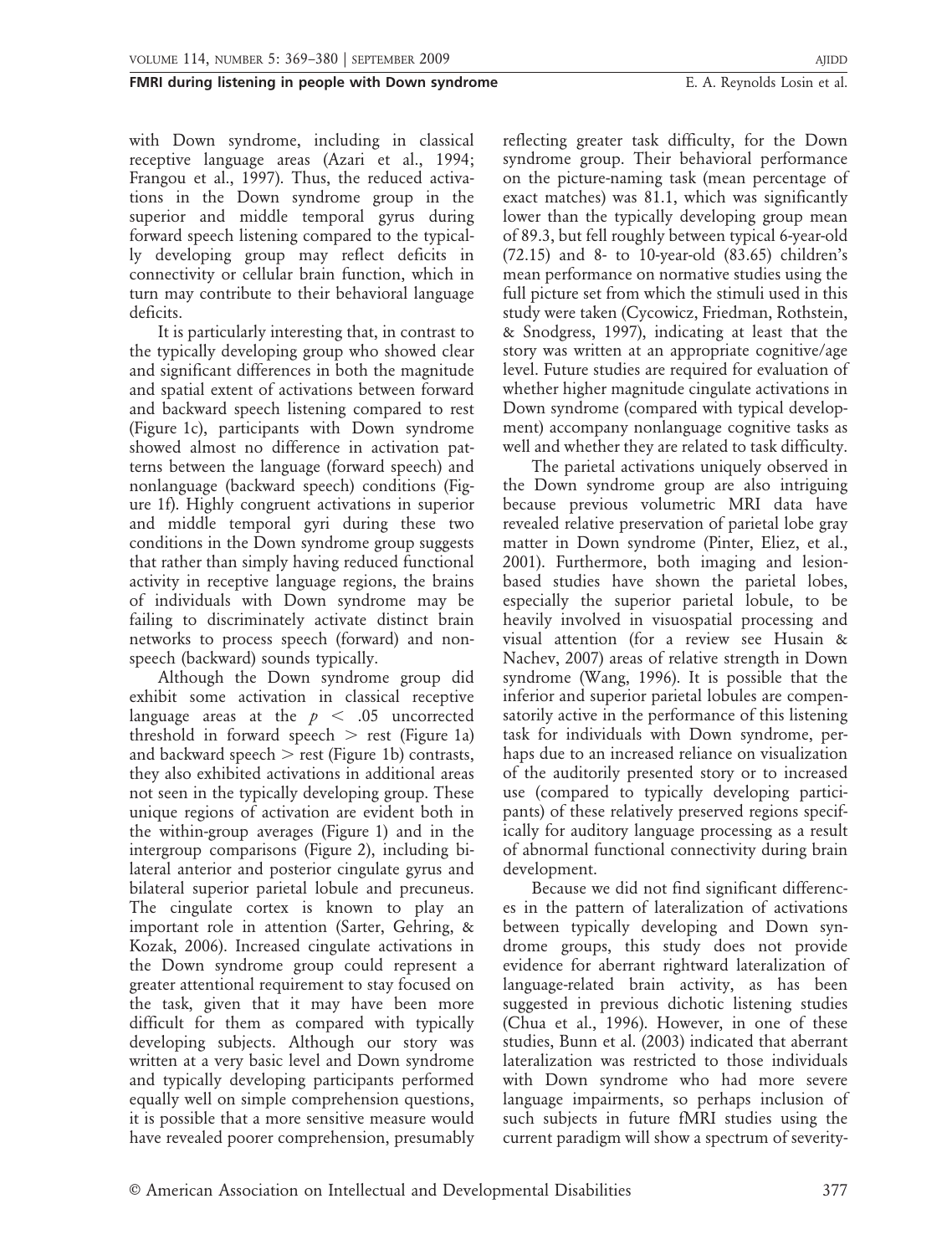associated lateralization abnormalities. Future fMRI studies of expressive language (i.e., speech) or other specific aspects of language (e.g., syntax, semantics) may reveal abnormal lateralization. Our participants with Down syndrome did show good ability to successfully complete a picturenaming (expressive language) task, but, unfortunately, their speech-related movement was excessive and prevented analysis of the fMRI data. We expect that future, larger fMRI studies of both receptive and expressive language will be able to overcome these problems with longer periods of training and a possible change to a covert (silent) naming task to decrease movement, as well as with utilization of expected advances in motion correction software.

An important limitation of our study is that our comparison group was not matched for MA. We chose a CA-matched comparison group primarily because matching for MA would have resulted in some individuals in a typically developing comparison group being too young to reliably cooperate with the scanning procedure. In addition, we believe that trying to compare very young children to young adults with Down syndrome is problematic because it would result in major differences in brain development and years of language experience between groups that could also have represented a major confound to interpretation. Data suggesting that the differences between the typically developing and Down syndrome groups might indeed be due to Down syndrome status rather than the MA difference between groups come from a large story-processing fMRI study of 5- to 18-year-old typically developing children ( $N = 269$ ), including the age group of typically developing children most closely matching Down syndrome picture-naming performance in the current study (Holland et al., 2007). The activation pattern reported (left-biased bilateral superior and middle temporal activations) was similar to those noted in both previous fMRI studies of receptive-language-related tasks in adults (Harrington et al., 2006) and to those in the typically developing group in our study and dissimilar from the Down syndrome group in our study. However, it will be very important in future studies to include a comparison group of individuals with intellectual disability other than Down syndrome, but with comparable verbal IQ (or other measures of language performance), to truly determine whether the pattern seen here is syndrome-specific.

Another question that we did not address in this study is whether there are differences in resting state fMRI activations between typically developing individuals and those with Down syndrome. Resting state abnormalities in Down syndrome are of particular interest for future researchers because the pattern of activations in the Down syndrome group in our study during both forward and backward speech is very similar to that of the default mode network, a network of regions, including the posterior cingulate, ventral anterior cingulate, and inferior parietal lobes, that in typically developing individuals has been found to be active during rest and to deactivate during task performance (Greicius, Krasnow, Reiss, & Menon, 2003). In our data, it appears that this network may not be deactivating during the listening task in the Down syndrome group as it is in the typically developing comparison group. Abnormalities in default state fMRI activations have been found in individuals with other neurological disorders, including Alzheimer's disease (Greicius, Srivastava, Reiss, Menon, & Raichle, 2004), schizophrenia (Garrity et al., 2007), and attention deficit hyperactivity disorder (Uddin et al., 2008). Thus, resting state analyses in individuals with Down syndrome represent another important future research direction that may help us better understand the observed fMRI activation differences.

Although this study represents a starting point for identifying evidence for functional differences related to language in Down syndrome, it is not clear whether the abnormal patterns noted represent dysfunctional activity that higher function or training can normalize, or whether this (particularly the anterior cingulate and parietal activations) represents the best compensatory strategy for brains with unique structural and connectivity deficits.

# References

- Abbeduto, L., Warren, S. F., & Conners, F. A. (2007). Language development in Down syndrome: From the prelinguistic period to the acquisition of literacy. Mental Retardation and Developmental Disabilities Research Reviews, 13, 247–261.
- Ahmad, Z., Balsamo, L. M., Sachs, B. C., Xu, B., & Gaillard, W. D. (2003). Auditory comprehension of language in young children: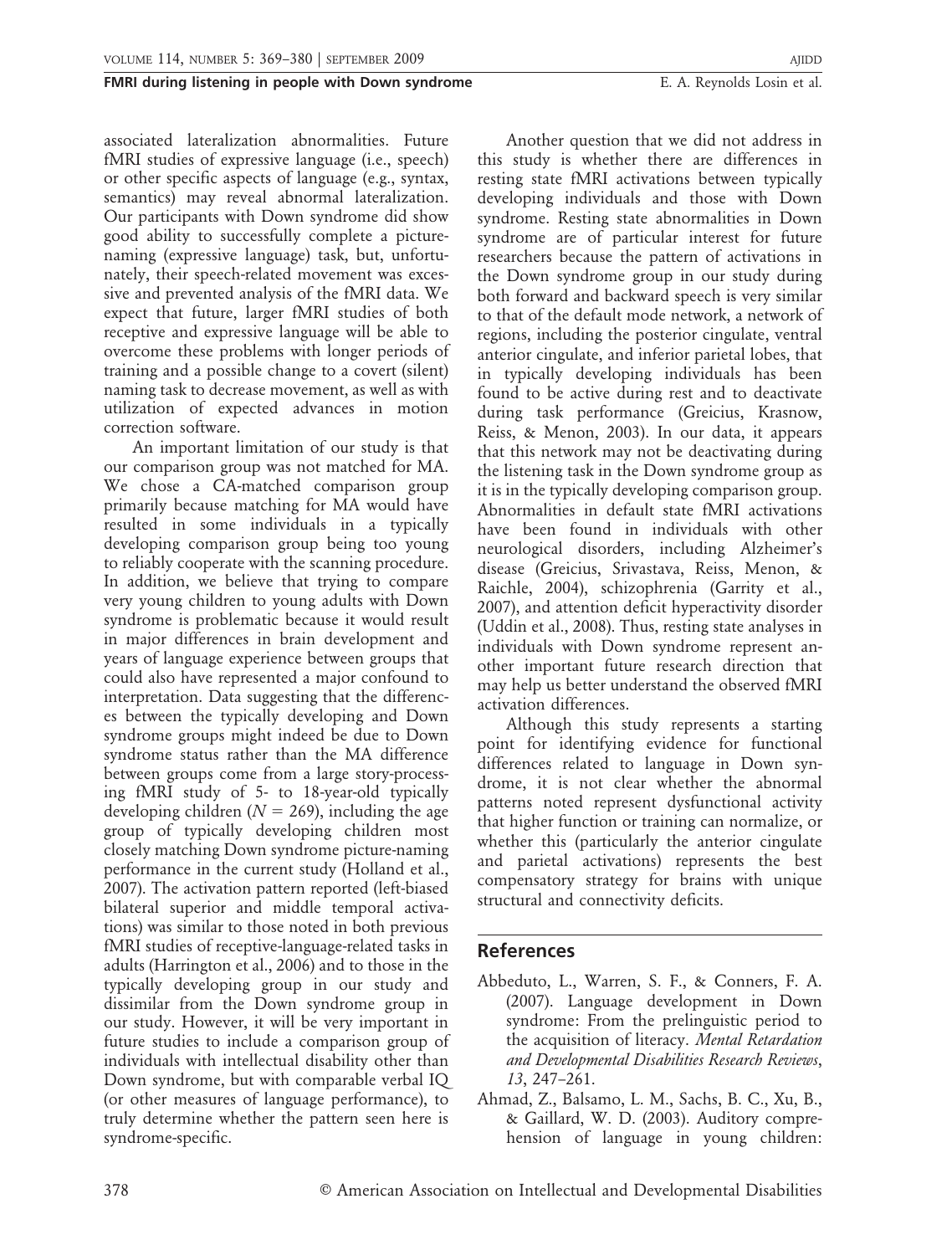Neural networks identified with fMRI. Neurology, 60, 1598–1605.

- Antonarkis, S. (1991). Parental origin of the extra chromosome in trisomy 21 as indicated by analysis of DNA polymorphisms. New England Journal of Medicine, 324, 872–876.
- Azari, N. P., Horwitz, B., Pettigrew, K. D., Grady, C. L., Haxby, J. V., Giacometti, K. R., et al. (1994). Abnormal pattern of cerebral glucose metabolic rates involving language areas in young adults with Down syndrome. Brain and Language, 46, 1–20.
- Bunn, L., Welsh, T. N., Simon, D. A., Howarth, K., & Elliott, D. (2003). Dichotic ear advantages in adults with Down's syndrome predict speech production errors. Neuropsychology, 17, 32–38.
- Centers for Disease Control and Prevention. (2006). Improved national prevalence estimates for 18 selected major birth defects— United States, 1999–2001. Morbidity and Mortality Weekly Report, 54, 1301–1305.
- Chapman, R., Hesketh, L., & Kistler, D. (2002). Predicting longitudinal change in language production and comprehension in individuals with Down syndrome: Hierarchical linear modeling. Journal of Speech, Language, and Hearing Research, 45, 902–915.
- Child, D. (2008). Check text readability. Retrieved January 10, 2009, from http://www.addedbytes. com/tools/readability-score/
- Chua, R., Weeks, D. J., & Elliot, D. (1996). A functional systems approach to understanding verbal–motor integration in individuals with Down syndrome. Down Syndrome Research and Practice, 4(1), 25–36.
- Cycowicz, Y. M., Friedman, D., Rothstein, M., & Snodgrass, J. G. (1997). Picture naming by young children: Norms for name agreement, familiarity, and visual complexity. Journal of Experimental Child Psychology, 65, 171–237.
- Day, J,, Bacalman, S., & Trepagnier, C. (2004). My MRI scan [DVD]. Sacramento: UC Davis M.I.N.D. Institute.
- Elliott, D., Weeks, D. J., & Chua, R. (1994). Anomalous cerebral lateralization and Down syndrome. Brain and Cognition, 26, 191-195.
- Frangou, S., Aylward, E., Warren, A., Sharma, T., Barta, P., & Pearlson, G. (1997). Small planum temporale volume in Down's syndrome: A volumetric MRI study. American Journal of Psychiatry, 154, 1424–1429.
- Garrity, A. G., Pearlson, G. D., McKiernan, K., Lloyd, D., Kiehl, K. A., & Calhoun, V. D. (2007). Aberrant ''default mode'' functional connectivity in schizophrenia. American Journal of Psychiatry, 164, 450–457.
- Greicius, M. D., Krasnow, B., Reiss, A. L., & Menon, V. (2003). Functional connectivity in the resting brain: A network analysis of the default mode hypothesis. Proceedings of the National Academy of Sciences of the United States of America, 100, 253–258.
- Greicius, M. D., Srivastava, G., Reiss, A. L., Menon, V., & Raichle, M. E. (2004). Defaultmode network activity distinguishes Alzheimer's disease from healthy aging: Evidence from functional MRI. Proceedings of the National Academy of Sciences of the United States of America,101, 4637–4642.
- Harrington, G., Buonocore, M., & Farias, S. T. (2006). Intrasubject reproducibility of functional MR imaging activation in language tasks. American Journal of Neuroradiology, 27, 938–944.
- Heath, M., & Elliott, D. (1999). Cerebral specialization for speech production in persons with Down syndrome. Brain and Language, 69, 193–211.
- Holland, S. K., Vannest, J., Mecoli, M., Jacola, L. M., Tillema, J. M., Karunanayaka, P. R., et al. (2007). Functional MRI of language lateralization during development in children. International Journal of Audiology, 46, 533–551.
- Husain, M., & Nachev, P. (2007). Space and the parietal cortex. Trends in the Cognitive Sciences, 11, 30–36.
- Jenkinson, M., Bannister, P. R., Brady, J. M., & Smith, S. M. (2002). Improved optimisation for the robust and accurate linear registration and motion correction of brain images. NeuroImage, 17, 825–841.
- Kincaid, J. P., Fishburne, R. P., Jr., Rogers, R. L., & Chissom, B. S. (1975). Derivation of new readability formula for navy enlisted personnel. Millington, TN: Memphis Naval Research Branch.
- Lengyel, Z., Balogh, E., Emri, M., Szikszai, E., Kollar, J., Sikula, J., et al. (2006). Pattern of increased cerebral FDG uptake in Down syndrome patients. Pediatric Neurology, 34, 270–275.
- Pinter, J. D., Brown, W. E., Eliez, S., Schmitt, J. E., Capone, G. T., & Reiss, A. L. (2001). Amygdala and hippocampal volumes in